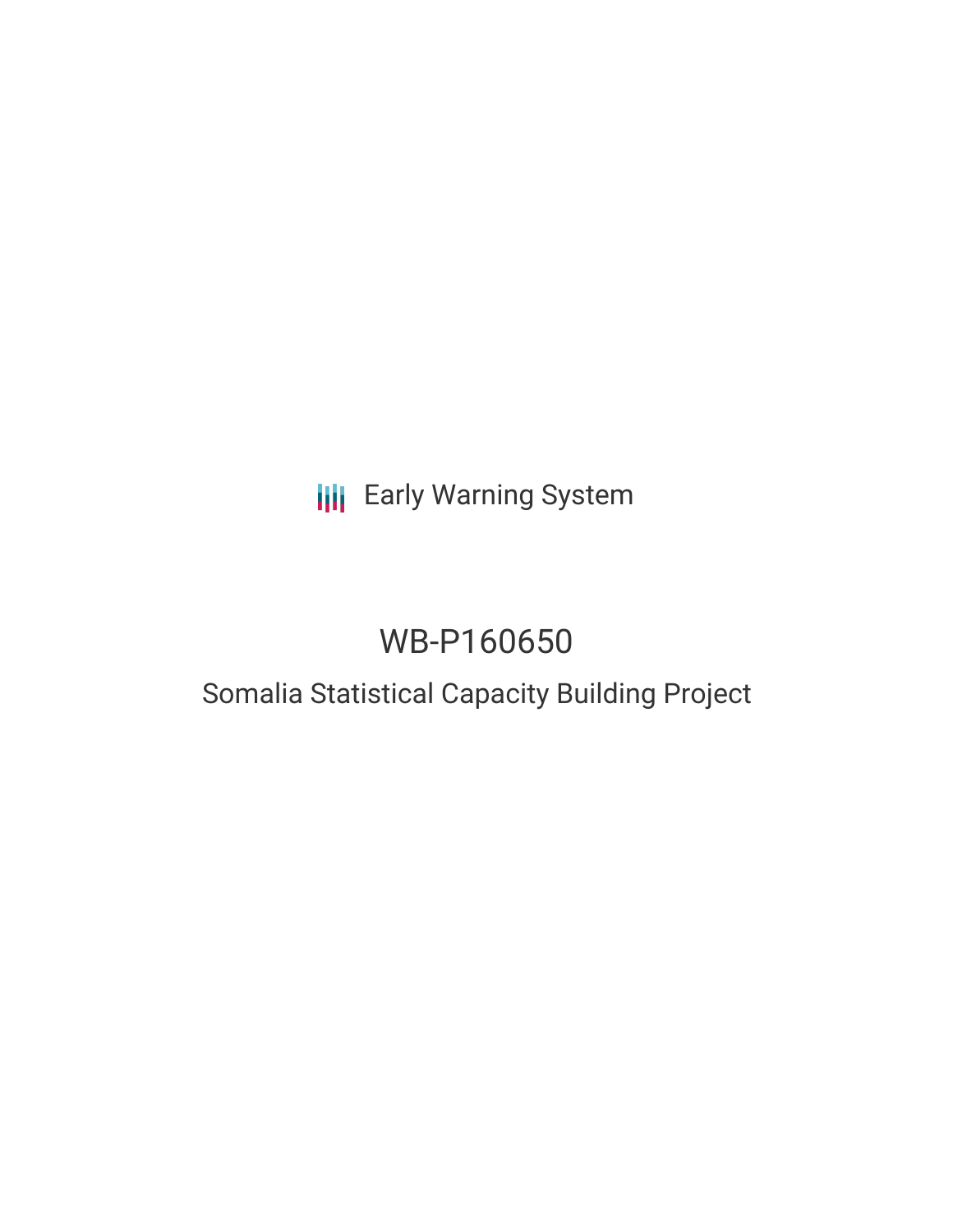

#### **Quick Facts**

| <b>Countries</b>              | Somalia             |
|-------------------------------|---------------------|
| <b>Financial Institutions</b> | World Bank (WB)     |
| <b>Status</b>                 | Active              |
| <b>Bank Risk Rating</b>       | C                   |
| <b>Voting Date</b>            | 2016-09-15          |
| <b>Borrower</b>               | Ministry of Finance |
| <b>Sectors</b>                | Construction        |
| <b>Project Cost (USD)</b>     | $$0.50$ million     |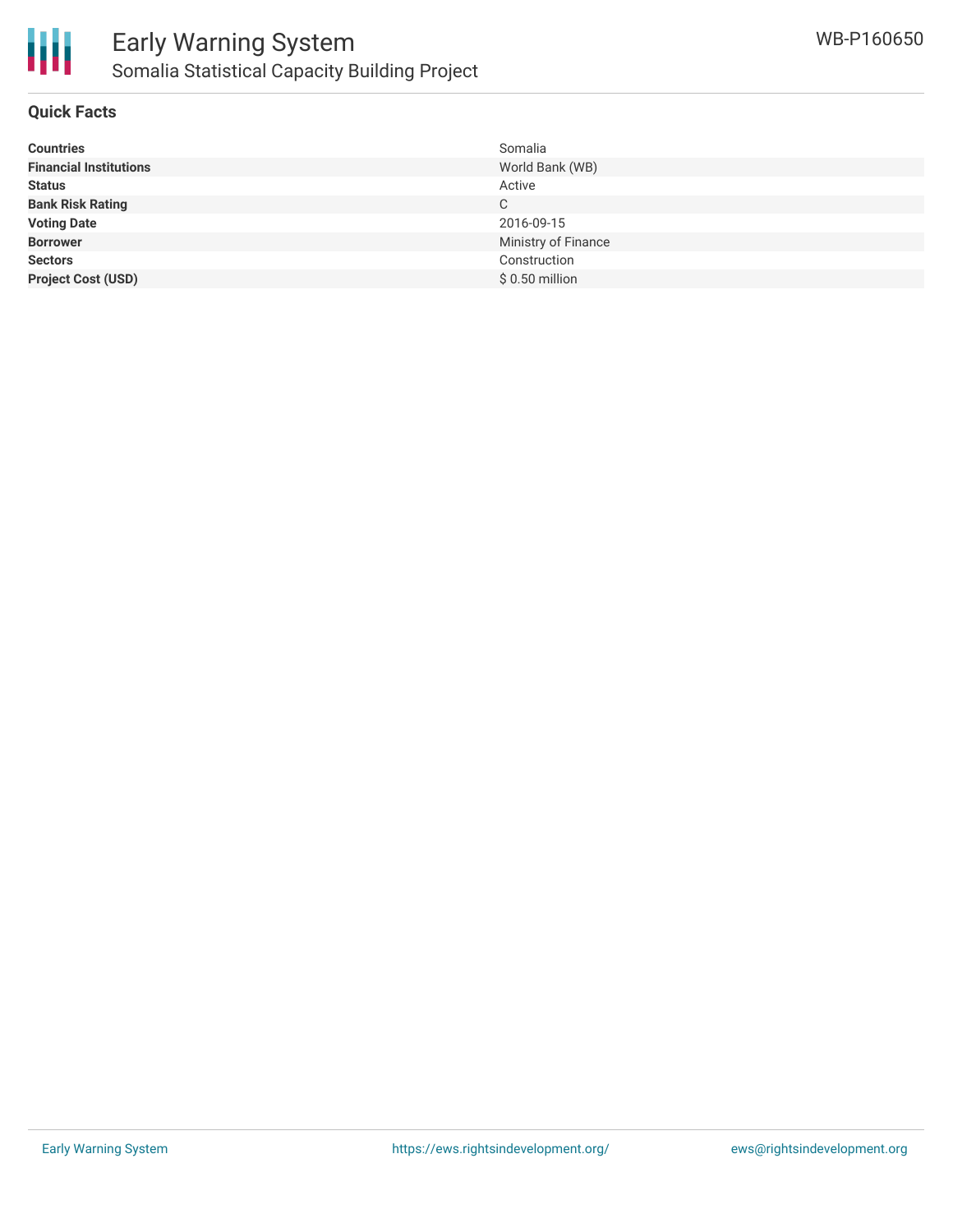

#### **Project Description**

The Project Development Objective is to strengthen the capacity of the statistical authorities in the Federal Government of Somalia, the Government of Puntland and the Government of Somaliland to provide a better statistical infrastructure and enhance dissemination practices.The project has three components: (a) Institutional Reform; (b) Human Capacity Building; and (c) Statistical Data Infrastructure. The first component will deliver a drafted legal framework for statistics and data dissemination policies. The second component will provide trainings. The third component will update the sample frame and setup a micro-data library.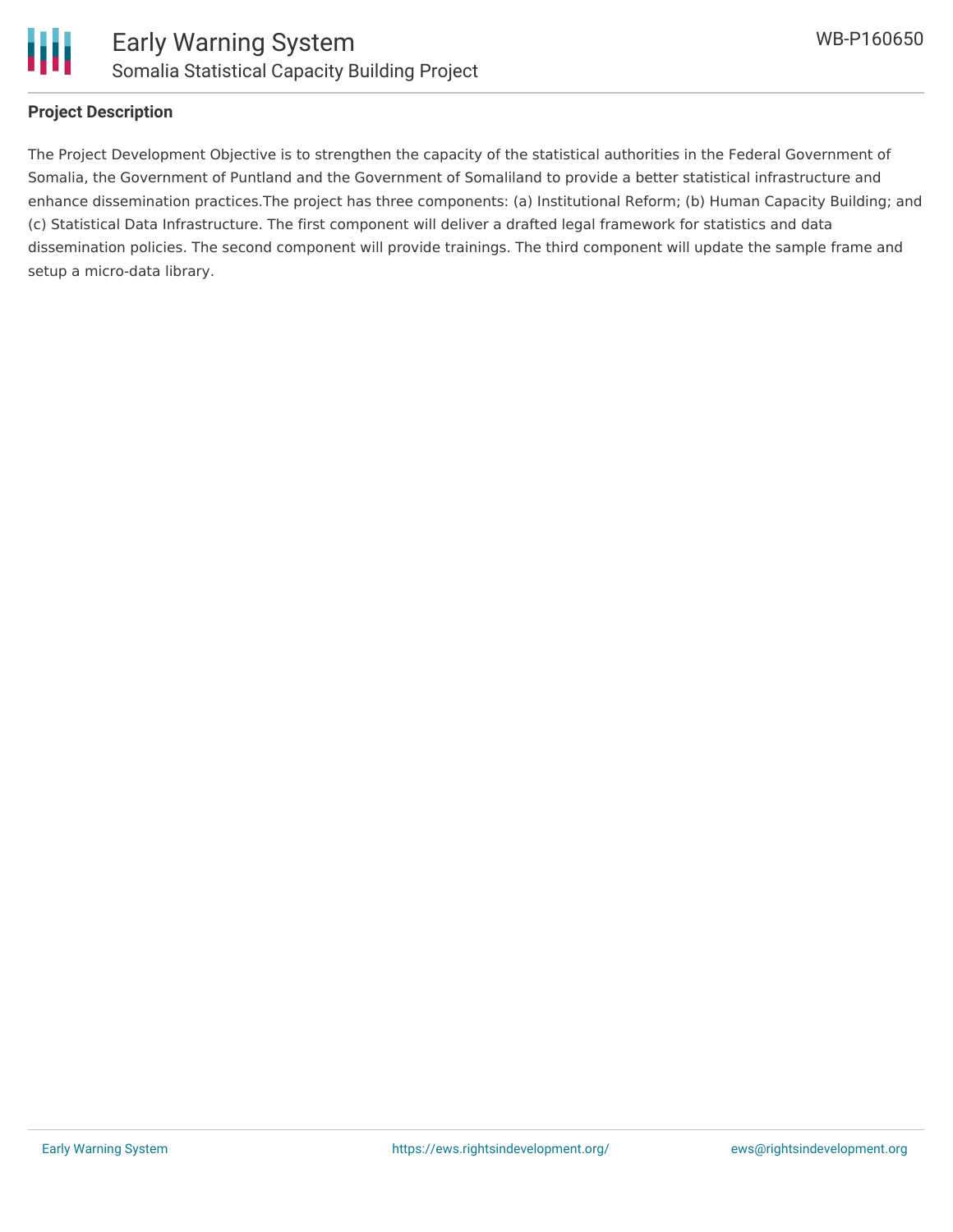

### Early Warning System Somalia Statistical Capacity Building Project

#### **Investment Description**

World Bank (WB)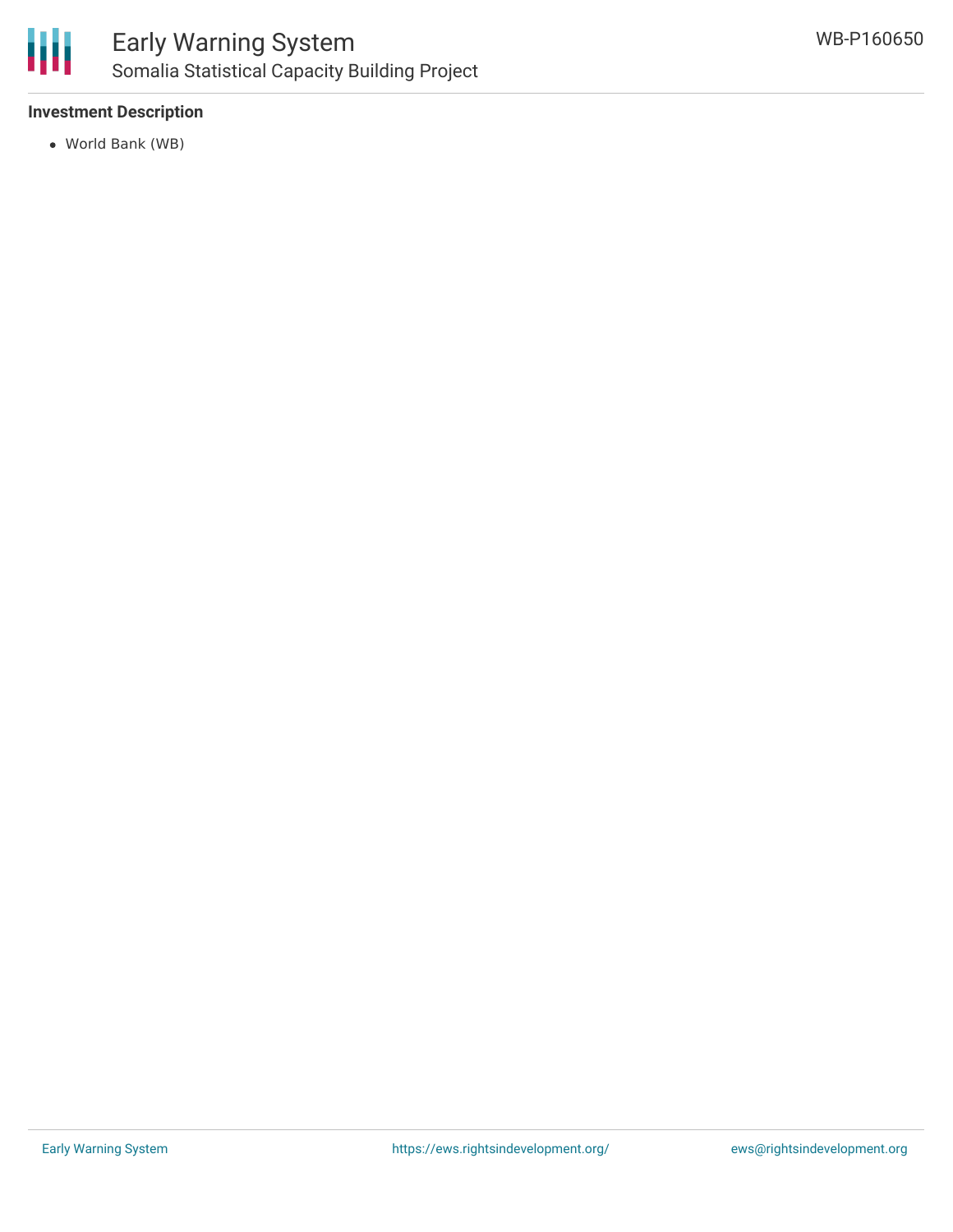

#### **Contact Information**

Name: Ministry of Planning and International Cooperation Contact: Mohamed Moalim Title: Director General - Directorate of National Statistics Tel: 252616489976 Email: mo\_moalim@yahoo.co.uk

#### ACCOUNTABILITY MECHANISM OF WORLD BANK

The World Bank Inspection Panel is the independent complaint mechanism and fact-finding body for people who believe they are likely to be, or have been, adversely affected by a World Bank-financed project. If you submit a complaint to the Inspection Panel, they may investigate to assess whether the World Bank is following its own policies and procedures for preventing harm to people or the environment. You can contact the Inspection Panel or submit a complaint by emailing ipanel@worldbank.org. You can learn more about the Inspection Panel and how to file a complaint at:

http://ewebapps.worldbank.org/apps/ip/Pages/Home.aspx.